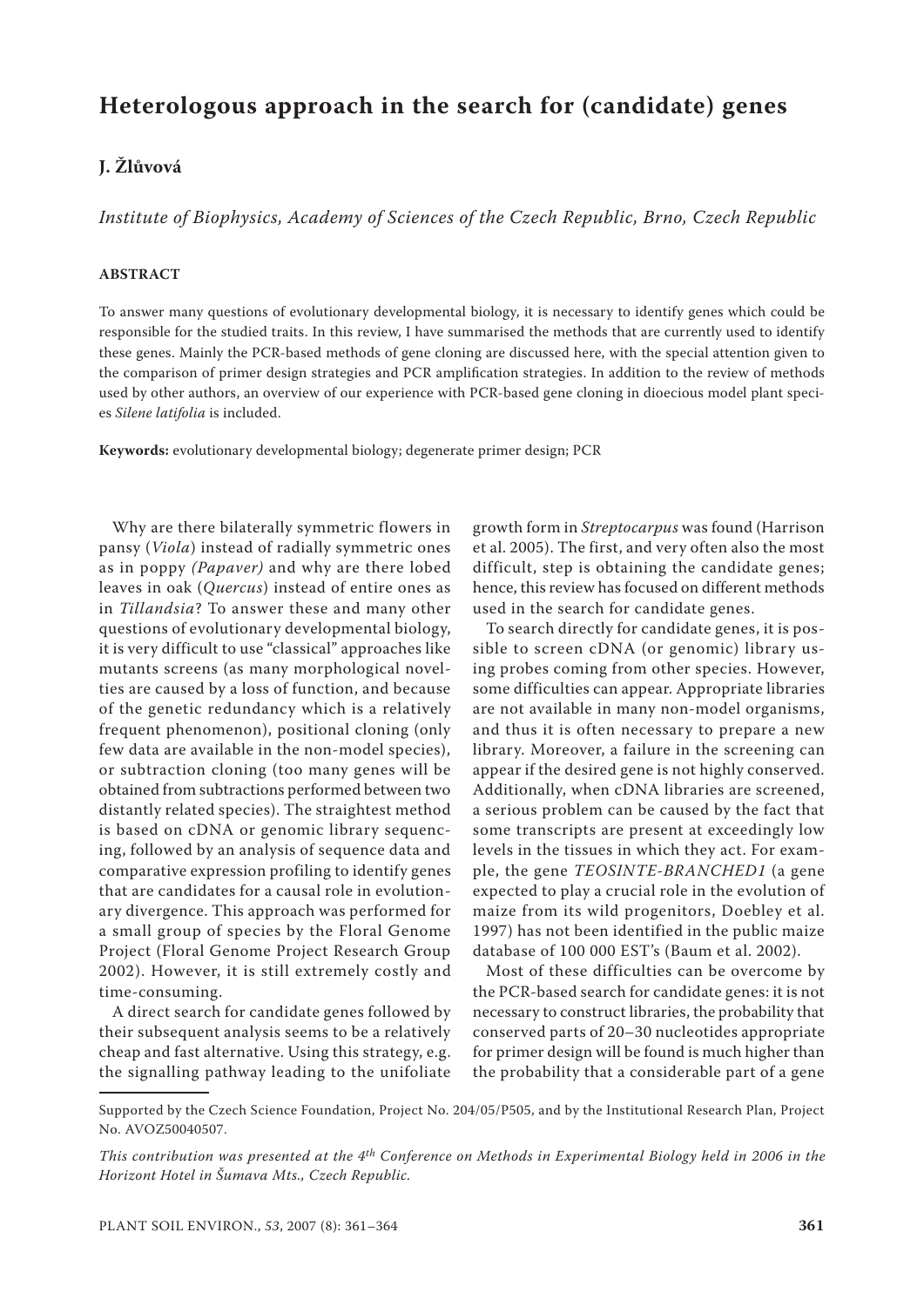is conserved enough to be found by hybridisation, and PCR is enough sensitive to amplify transcripts of genes expressed at extremely low level.

## **PROTOCOLS AND TROUBLESHOOTING**

## **Primer design strategies**

Primer design can be still very difficult because of codon degeneracy and the additional degeneracy needed to represent multiple codons at a position in the alignment. Basically, three primer design strategies were employed previously (reviewed in Rose et al. 1998). One strategy is to design consensus primers across highly conserved regions. However, primer-to-template mismatches in distantly related species limit this strategy mostly to closely related species. The second strategy is to synthesize a pool of degenerate primers containing most or all of the possible nucleotide sequences implicit in a multiple alignment. A serious problem is that as the degeneracy increases, the concentration of any single primer drops. As a result, the number of primer molecules in the PCR that can prime synthesis during the amplification cycles drops, and these primers are used up early in the reaction. This strategy is used in the primer design programs PriFi (Fredslund et al. 2005) and Primaclade (Gadberry et al. 2005).

The strategy called COnsensus DEgenerate Hybrid Oligonucleotide Primers (CODEHOP) (Rose et al. 1998, Rose et al. 2003a) seems to overcome disadvantages of both degenerate and consensus primer design methods. Primers consist of a relatively short (11–12 nucleotides) 3' degenerate core and a long (more than 23 nucleotides) 5' nondegenerate consensus clamp. Primers are designed according to conserved amino acid sequences. The 3' degenerate core contains all of the possible nucleotide sequences whereas the 5' non-degenerate consensus clamp contains the most probable nucleotides within each codon. Reducing the length of the 3' core to a minimum decreases the total number of individual primers in the degenerate primer pool. Hybridization of the 3' degenerate core with the target template is stabilized by the 5' non-degenerate consensus clamp, which allows higher annealing temperatures without increasing the degeneracy of the pool. A program for automatically predicting optimal primers that embody the CODEHOP strategy, implemented at the World Wide Web, is available at: http://bioinformatics. weizmann.ac.il/blocks/codehop.html.

However, an ideal, generally applicable primer design strategy does not exist. The situation is complicated by the fact that genes contain not only sequences conserved on the amino acid level (i.e. conserved protein domains) but also sequences conserved on the DNA level (e.g. microRNA binding sites). Limits of both CODEHOP and cDNAbased strategies can be illustrated by an example from our laboratory work. Two different primer design strategies were applied on problems in which the target sequences for amplification were not known but could be predicted from multiply aligned protein and cDNA sequences. The goal was to clone eleven different genes involved in floral meristem formation from *Silene latifolia*. When CODEHOP strategy was employed, four genes out of nine tested were cloned. When degenerate primers designed according to conserved cDNA sequences were used, six genes out of nine tested were cloned. Two genes were identified exclusively using classical degenerate primers, but not using CODEHOP primers. Three genes were not amplified by either of these strategies, although eight different primer pairs distributed along the full gene sequences of both CODEHOP and classical degenerate primers were used for each gene. It is possible to hypothesise that the conservancy of these genes between different plant species is relatively low.

As we have subsequently performed 5' and 3' RACE-PCR to obtain complete sequences of the amplified fragments, it is possible to conclude that the differences in the PCR success between CODEHOP and classical degenerate primers were caused by the fact that the conserved amino acid blocks used for the CODEHOP primer design were not sufficiently conserved in *S. latifolia* genome to enable PCR amplification. Morant et al. (2002) came to similar conclusions when amplifying *CYP98* in the *Solanaceae* family. As the dissimilarities in the nucleotide sequences are likely to be local, successful amplification should be obtained by using multiple primers distributed along the full sequence.

## **PCR template**

In principle, both genomic DNA and cDNA can be used as a PCR template to find the desired genes. A big advantage of the genomic DNA as a template is that a sample coming from any tissue contains complete genetic information. Thus, it is not necessary to isolate DNA from tissues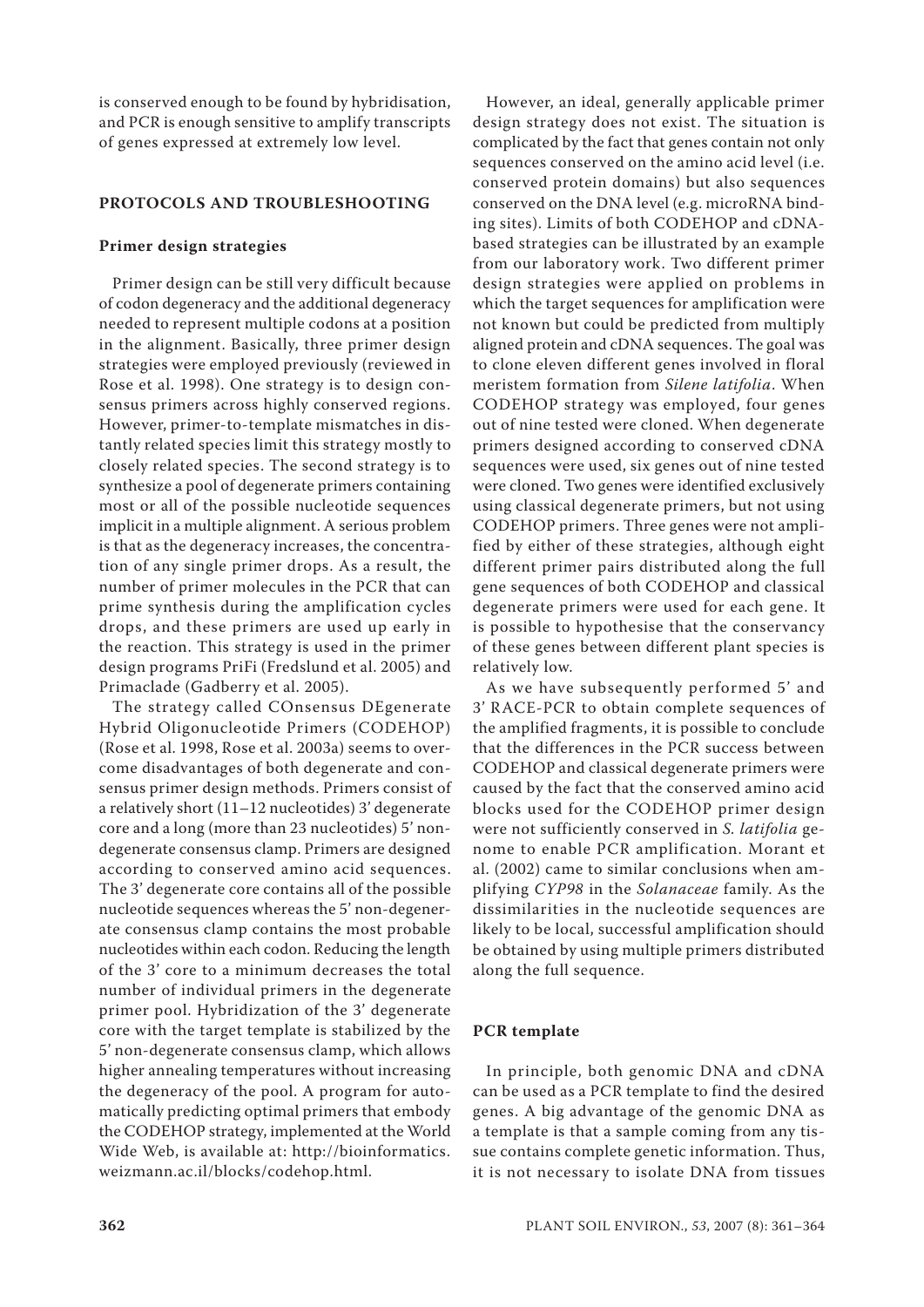where the desired gene is expressed. Genomic DNA as a template has also one big disadvantage – it contains complete genetic information. Because degenerate primers are used, the probability of artifactual amplification of "junk DNA" is high because of the dominance of primers in the pool, which do not participate in amplification of the targeted gene but are available to prime nonspecific synthesis. As a result, after the PCR it leads to an extremely high amount of bands on a gel. On the other hand, although it is necessary to extract RNA from the tissue where the desired gene is expressed, the enormous advantage is that it (theoretically) does not contain any "junk DNA" and the RT-PCR with degenerate primers relatively often leads to a single band on a gel.

## **PCR amplification strategies**

As primer positions are fixed to the conserved regions, it is often impossible to obtain primers of optimal PCR performance. To empirically determine optimal annealing and amplification conditions for the pool of primers, thermal gradient PCR amplification can be used (e.g. Rose et al. 2003b). PCR amplification can be performed using not only classical but also touchdown approaches (e.g. Rose et al. 1998). In the case of highly conserved genes and extremely well-designed primers, the temperature can range from 60°C to 50°C (e.g. Zluvova et al. 2005), but PCR gives very rarely any product under this condition. A solution is to perform touchdown PCR from 60°C to 20°C followed by 20 to 30 PCR cycles under 20°C annealing temperature. In this case, it is necessary to add DNA polymerase to the PCR mix twice – before the beginning of PCR and after the touchdown cycles. We have used both more and less stringent PCR conditions to identify *S. latifolia* orthologue of the gene *SHOOTMERISTEMLESS* (Zluvova et al. 2006). When more strict PCR conditions were used [3 min at 94°C followed by 10 cycles of 30 s at 94°C, 1 min at 60°C (minus 1°C at each cycle) and 2 min at 72°C, followed by 25 cycles of 30 s at 94°C, 1 min at 50°C, 2 min at 72°C, followed by the final extension of 7 min at 72°C], PCR did not give any product of the expected length. When we employed less strict PCR conditions [3 min at 94°C followed by 25 cycles of 30 s at 94°C, 1 min at 60°C (minus 1.6°C at each cycle) and 1 min at 72°C, followed by addition of Taq polymerase, followed by 15 cycles of 15 s at 94°C, 1 min at 20°C and 1 min at 72°C, followed by the final extension of 7 min

at 72°C], we obtained PCR products of expected length, and subsequent analyses confirmed that the obtained sequence is orthologous to the gene *SHOOTMERISTEMLESS*.

Although we have very good experience with the above-described PCR strategy, it gives relatively often multiple bands or smears. We have partially solved this problem by a combination of thermal gradient PCR and 10°C temperature decrease (in total) during the touchdown PCR cycles.

Still, the reaction can give a smear or no PCR product. A possible solution is to perform nested or semi-nested PCR. Because the primers are degenerated, this method can lead to non-specific bands or smears, and optimisation of both the first and second PCR cycles often solves this problem. A disadvantage of this double optimisation is an enormous increase of PCR samples to be analysed.

When using a combination of both degenerate and specific primers (the specific primer matches for example microRNA binding site), it can be difficult to find any overlap between annealing temperatures of both primers. In this case, it is good to perform PCR in two steps. The first step of 20–30 cycles is done with the specific primer only and the annealing temperature is high. This step enables linear extension from the specific primer. The second step is done with both the specific and degenerate primers, under a low annealing temperature. This step enables extension from the degenerate primer and also amplification of the desired gene. We have employed this PCR strategy to amplify *S. latifolia* orthologue of the gene *CUP-SHAPED COTYLEDONS* containing microRNA binding site conserved on the DNA level and a NAC domain conserved on the protein level (Zluvova at al. 2006). The first step performed with the specific primer was as follows: initial denaturation (3 min at 94°C) followed by 18 cycles of 20 s at 94°C, 1 min at 65°C (minus 0.3°C at each cycle) and 1 min at 72°C. The second step with both primers was as follows: 18 cycles of 15 s at 94°C, 1 min at 55°C (minus 0.5°C at each cycle) and 1 min at 72°C, followed by 18 cycles of 15 s at 94°C, 1 min at 55°C and 1 min at 72°C followed by the final extension of 7 min at 72°C.

#### **Hypothesis testing**

The obtained PCR products can be directly sequenced only when the desired gene is not a member of a gene family. Otherwise, it is better to